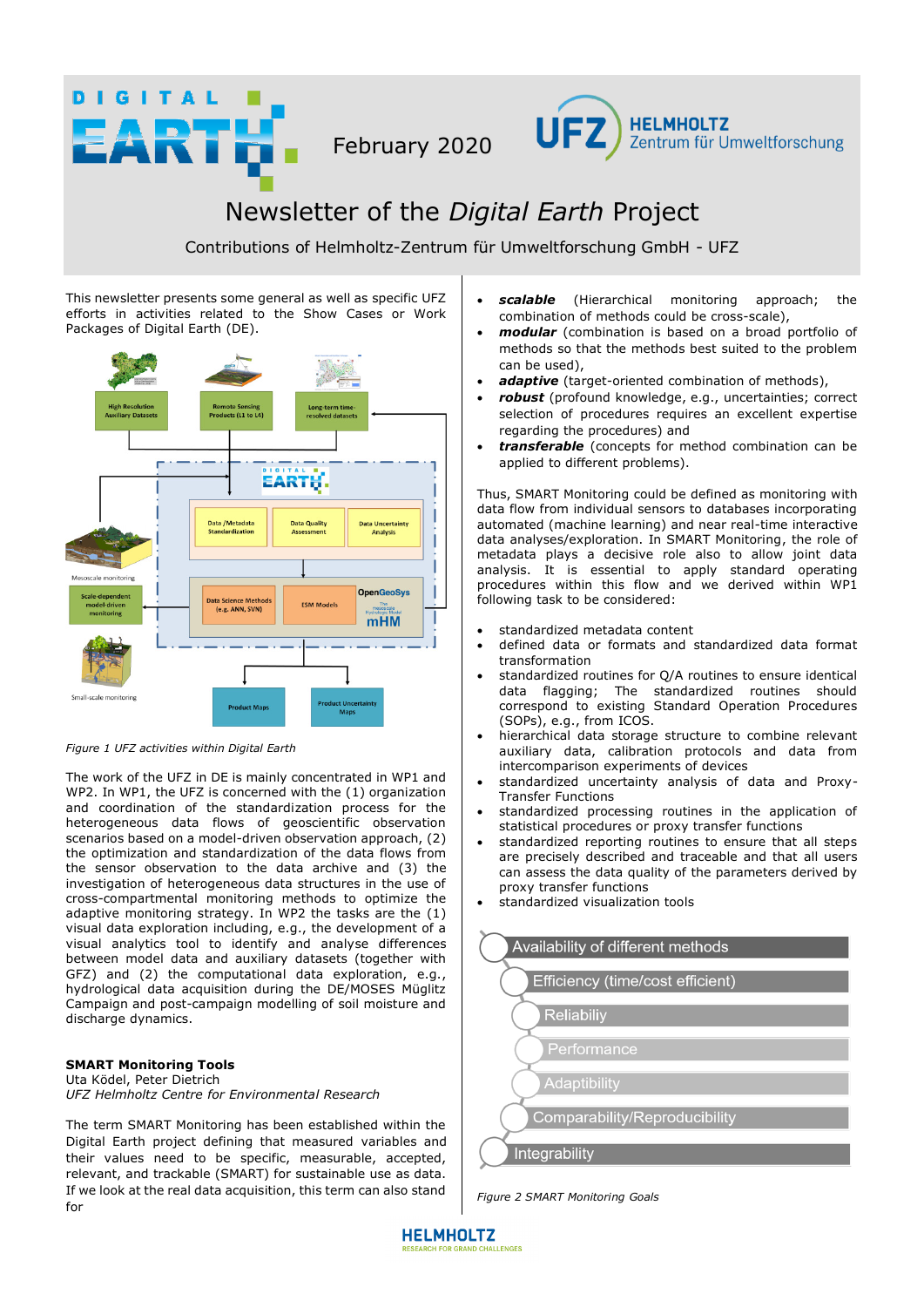Besides, SMART Monitoring refers also to reliable and effective monitoring. Within WP1, we defined several goals of SMART Monitoring showing the significance especially in the FAIR context (Fig.2). Therefore, it is essential to use mathematical and statistical tools to identify reliable sampling points, correlation functions, or even interrelationships between model data, existent monitoring data, and other auxiliary data to derive, e.g., upscaling functions.

As one example, the UFZ team applied the Fuzzy-C Means clustering algorithm developed by H.Paasche to auxiliary data, including categorical land use data and mHM model data to identify areas of common features. Within these areas, sampling points are identified with detailed clustering or weighted conditioned Latin Hypercube Sampling.

Therefore, we want to highlight that SMART monitoring will also help to better adjust sensor settings and monitoring strategies in time and space in iterative feedback also to provide this data needed for modelling runs or validation.

## **Model-driven Monitoring**

Uta Ködel, Peter Dietrich *UFZ Helmholtz Centre for Environmental Research* 

Models differ in a multitude of characteristics concerning conception, application area, spatial and temporal resolution, and their computing time as well as in the level of detail of the representation of the different processes to be represented. The choice of a suitable model can vary depending on the objective. Thus, a wide variety of models exist, such as numerical, mathematical, conceptual, or empirical models. The models differ in terms of accuracy (in the process mapping), complexity (level of detail in the process mapping), feasibility (e.g., through computing requirements), and data availability, but the enormous data availability allows the application at different scales. There are two different approaches to derive monitoring, (1) the data driven and (2) the model driven approach (Fig.3). Both approaches have their justification for existence and cannot be used alone because they are interlinked. The interface between models and monitoring lies in the variables, derived parameters or proxies. Monitoring data serve as input as well as validation variables in models and without them models are only mathematical descriptions without any relevance to real heterogeneous conditions.



*Figure 3 Two ways of monitoring*

Model results provide temporally and spatially distributed parameters and trend analyses in a defined model grid, which can represent essential decision criteria for field measurements. For example, in models with a spatial reference, areas can be identified where no model data can be calculated or an inconsistency in the model is apparent. Similarly, modellers can identify areas where unrealistic or erroneous model data may occur and where measurements can validate or improve the model. On the other hand, a simplified process representation leads to a less realistic depiction of the process in space and/or time, and monitoring data can help to upgrade the process modelling.

One significant monitoring trade-off lies in the requested spatial coverage and resolution required from models and the feasibility of such measurements in a cost-effective manner. Indirect measurements and the use of proxies might overcome some of the problems. In model-based monitoring, it is crucial that modellers and measurers select the parameters or proxies together that can be captured and quality-checked in the requested resolution.

The following task is essential for modellers regarding modelbased monitoring:

• Definition of the research question

- Definition of criteria for performance/progress measurement
- Selection of the parameters to be recorded to solve the problem (including spatial and temporal coverage)

and for field people:

- Selection of suitable (proxies and) measurement technologies
- cost/benefit and uncertainty analysis
- Selection of location/region

#### **Necessary steps and actions to establish an adequate standard for increased data reliability**  Uta Ködel, Peter Dietrich

*UFZ Helmholtz Centre for Environmental Research* 

When it comes to joint scientific activities, standardization is often emphasized as the tool, although no one is aware of how standardization should be carried out. It is clear that standards can ensure data reproducibility, which is a key element of interinstitutional cooperation and joint data analysis. The UFZ did a survey about the requirements and workflows of establishing a standard. The resulting summary was distributed within the DE community.

A standardization process follows clearly defined steps and must be decided upon in consensus with all parties involved. There are many international, regional, and local standards organizations. The most known is the International Organization for Standardization (ISO) and the European Committee for Standardization (CEN) as a regional standards body. The problem is that many of these standards are not public domain and are protected by copyright laws and international treaties. Also, standardization organizations tend to operate at a slower pace, and many standards are not up-to-date in a fast-changing environment anymore.

For a Helmholtz wide research, Standard Operation Procedures seem to be a useful tool to improve data reliability. However, even for such a procedure, it is necessary to follow specifically defined steps: Preparation, announcement of the initiative, kick-off meeting, drafting, consensus, publication and implementation.

We want to highlight the fact that the implementation of written SOP requires a broad commitment of providers as well as users involved for a success. This can be reached by integrating the other key stakeholders outside the Helmholtz Community in the process and guarantee transparency of information, user-friendly description as well as protection of possible copyrights.

The UFZ initiated a questionnaire to gather information regarding standardization initiatives or standardization potentials within the Digital Earth project as well as MOSES measuring campaigns. The sparse participation, however, leads to the assumption that many of us, although emphasizing standardization, are not clear about the requirements for the process of compilation.

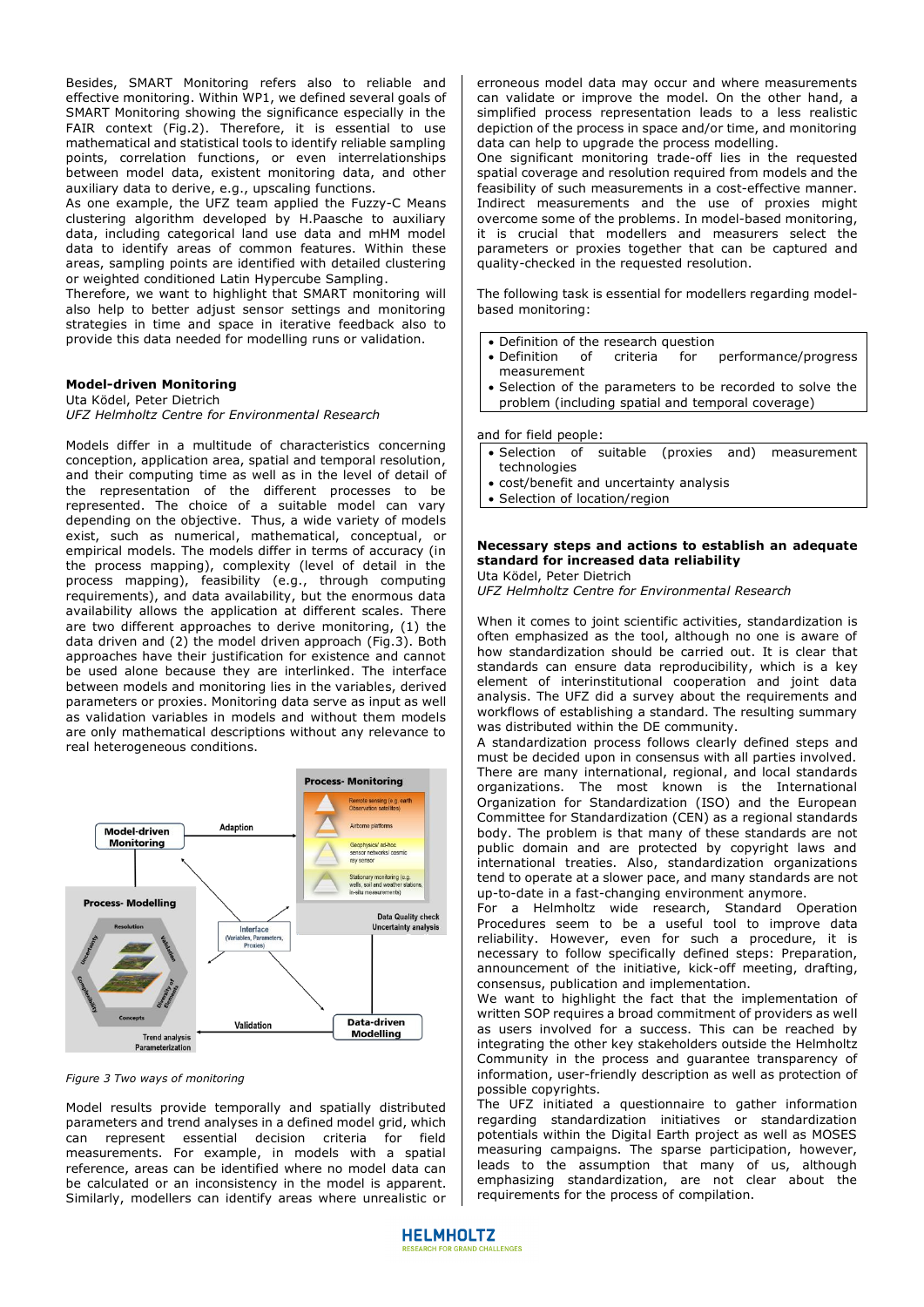#### **Going beyond FAIR to increase data reliability**  Uta Koedel, Peter Dietrich

*UFZ Helmholtz Centre for Environmental Research* 

The FAIR principle is on its way to becoming a conventional standard for all kinds of data. Unfortunately, it is often forgotten that this principle does not consider data quality or data reliability issues. If the data quality is not sufficiently described, a wrong interpretation and use of these data in a common interpretation can lead to false scientific conclusions. Hence, the statement about data reliability is an essential component for secondary data processing and joint interpretation efforts. Information on data reliability, uncertainty, quality as well as information on the used devices are essential and needs to be introduced or even implemented in the workflow from the sensor to a database if data is to be considered in a broader context.

In the past, many publications have shown that the same devices at the same location do not necessarily provide the same measurement data. Likewise, statistical quantities and confidence intervals are rarely given in publications in order to assess the reliability of the data.

Many secondary users of measurement data assume that calibration data and the measurement of other auxiliary variables are sufficient to estimate the data reliability. However, even if some devices require on-site field calibration, which does not mean that data are comparable. Heat, cold, internal processes on electronic components can lead to differences in measurement data recorded with devices of the same type at the same location, especially with the increasingly complex devices themselves.

Besides, many measuring devices measure variables that are not relevant for analysis and are only transferred to the required parameters by established and reported equations or proxy transfer functions (PTFs). It is essential to describe in the metadata which equation or function was used for the conversion and include an uncertainty analysis.

Within the project, the error propagation analysis of different PTFs to derive soil water content from permittivity measurements was carried out and showed that complicated PTFs do not always provide better results, especially when the other input parameter lacks a sure accuracy or also derived by other empirical functions.

The work in the project is mainly focused on the fact, which information in the metadata is needed to guarantee reliable data analysis by third parties even after a more extended period of time.

### **Establishing a WebGIS project for hydrological campaign planning and data sharing at the Mueglitz River Basin**

Erik Nixdorf<sup>1</sup>, Antonie Haas<sup>2</sup>, Andreas Walter<sup>2</sup>, Isabel Herrarte<sup>2</sup>

*1 Helmholtz Centre for Environmental Research* 

*2 Alfred Wegener Institute Helmholtz Centre for Polar and Marine Research* 

Planning of event-driven-monitoring campaigns on the catchment scale requires a comprehensive overview of established measurement locations, previous campaigns, and<br>the distribution of hydrological, geological, and the distribution of hydrological, geological, and geomorphological features within the study area. In Germany, the required data- and metasets are often distributed among various institutions at the local, state, and federal levels, making them difficult to access. Additionally, retrieved datasets are stored in different file formats (ASCII, MS Excel, MS Access, ESRI Shape), which do mostly neither have the same geographic coordinate system or projection nor a consistent parameter labelling. To optimize data access for campaign planning while minimizing working efforts as well as storage capacities going along with several data requests to external data providers, a centralized data handling, processing, and accessing approach is needed.

For the MOSES intensive test site Mueglitz River Basin, we implemented a WEBGIS project via the AWI GIS infrastructure maps.awi.de. The major components of this established framework are ArcGIS for Server, a PostgreSQL database including Spatial Database Engine (SDE), and desktop GIS software. The WEBGIS project was based on datasets from state authorities, previous measurement campaigns, and results of numerical models as well as environmental datasets that are freely available via online<br>data repositories. Dataset projections. formats. and Dataset projections, formats, and metadata descriptions have been standardized in close cooperation between the project partners following ISO standards.

The current collection of project data on maps.awi.de is not only for scientific purposes, but it is also open to the public and enables the knowledge transfer to the non-scientific community. All data are Open Geospatial Consortium (OGC) standardized Web Map Services (WMS) or Web Feature Service (WFS), which will facilitate data exchange and data visualization among the project partners. Based on the experience of the joint-work, this WebGIS project will become a part of an overview WebGIS that will be established for the entire Elbe Catchment focusing on near real-time data services (NRT) in order to support the MOSES Elbe campaign 2020, as well as the knowledge and technic transfer of the Digital Earth project.



*Figure 4 WebGIS Project*

## **Big (geo-social) Data analytics for environmental monitoring: Exploring the potential of microblogs to spatiotemporal characterize floods, droughts, and typhoons in China**

Ching Yin Kwok, Erik Nixdorf, Thomas Kalbacher *UFZ Helmholtz Centre for Environmental Research* 

The monitoring of hydrological events is continuously changing towards a "big data" problem since a growing number of remote sensing information is applied to support traditional hydrological networks. Alternatively, environmental data generated at low-response times within the highly versatile and high-volume data of social media platforms can be applied, particularly if authoritative data are scarce and remote sensing sources are insufficient. Focussing on China, we develop an automatized scheme to retrieve and process microblogs from Sina Weibo. Our approach consists of an API independent web-scraper to retrieve massive amounts of microblogs, a data cleaning and filtering module, a georeferencing module, and a supervised machine learning approach to classify content reliability. The workflow was tested for microblogs related to the topics of floods, droughts, and typhoons during 2018 and 2019. In addition, different sources of satellite data were used to validate the extracted social media data.

For typhoon-related microblogs, the spatial-temporal distribution of microblogs resembled the actual pathway of typhoons, making them a potential tool for trajectory tracking of meteorological events. For droughts, where our study is one of the first investigations of this topic on Sina Weibo,